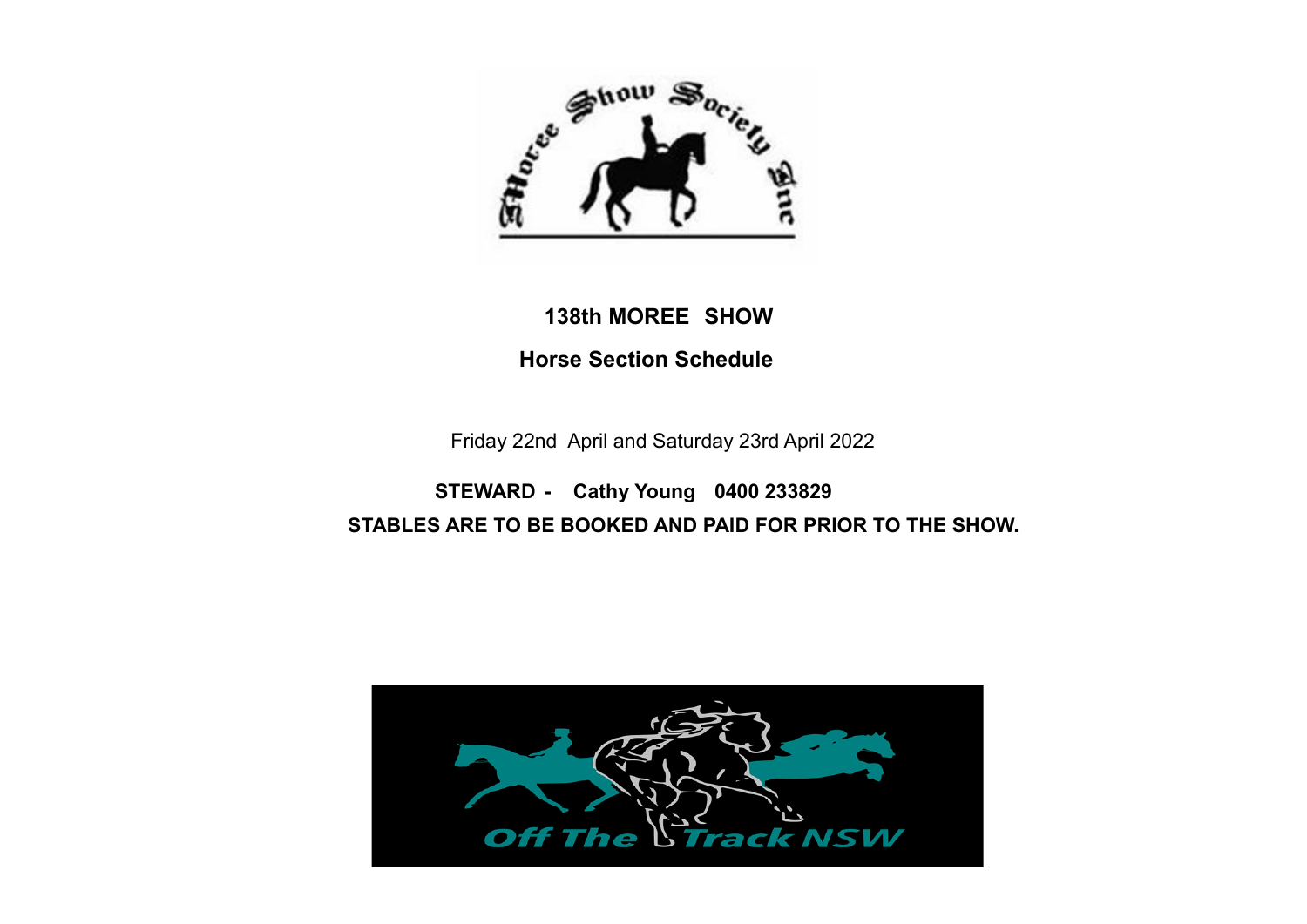### DISTRICT EVENTS

District events are open to exhibits which are owned and ridden by those residents, for a minimum period of three

(3) months prior to the Moree Show 2017, and who are within a 80km radius of the Moree post office.

### OPEN HACK AND SHOW HUNTER EVENT

A horse must be compete as either an Open **OR** a Hunter – they cannot be both. This includes Led and Ridden events.

### NOVICE EVENTS

Novice events are open to exhibits who have not won a Championship at an Agricultural Show.

### MAIDEN EVENTS

Maiden events are open to exhibits who have not won an Open Class at an Agricultural Show.

### INTERMEDIATE EVENTS

Intermediate events are open to exhibits who have not placed 1st, 2nd or 3rd in any open class at Royal Show or Horse of the Year Show (HOTY).

### CHAMPION CLASSES

Exhibitors eligible for a Championship class will be those who are awarded 1st place in the relevant section proceeding that Championship class.

Winners of Maiden and Novice events are not eligible for Championship classes unless they have also won an open event.

### BREED CLASSES

To be eligible to compete in any Breed Class an exhibitor must be a current member of the relevant Breed Association. Proof of registration or membership must be provided to the Steward and or Judge on request. In the event that an exhibitor cannot produce proof of registration they will be disqualified from competing.

### SECOND ROUND CLASSES

Any horse that places 1st in an Open Hack Class (excluding a Child Hack, Adult Hack, Maiden Hack, Novice Hack, or Intermediate Hack class), or receives a Champion or Reserve in the First Round is not eligible to compete in the Second Round Hack classes.

### CHILD'S AND ADULT'S HACK

Riders must be under 17 years to be eligible for the Child's Hack.

Riders must be 17 years or over to be eligible for the Adult's Hack.

AHHA

Must be a financial member to compete in the classes

OTT

OTT Champion not eligible for supreme district classes

RACING NAME MUST BE USED

### **PLEASURE HACK**

Horses must be ridden in a snaffle bit, with one (1) hand on the reins (where safe to do so). No whips, spurs, or drop nosebands are permitted. NEWCOMER

A Newcomer is a Hack, Galloway or pony that has only started under saddle since 1st January, 2018.

### LED EVENTS

Exhibitors eligible for a Led Championship class will be those who are awarded 1st place in the relevant section proceeding that Led Championshipclass.

Thoroughbred Led classes are for registered Thoroughbreds only.

### MEASUREMENTS

*No official measuring will take place at this show but if a question about height arises proof of height may be required. In the absence of proof of height, the Moree Show Committee will make a decision. The Moree Show Committee will have absolute discretion in this regard.*

### SHOWJUMPING

Nominations for the first event on each day will close 30 minutes prior to the scheduled start time.

Nominations for all other events close 15 minutes prior to the scheduled start of each event.

Junior riders over the age of 12 years are permitted to compete in Open Events.

Run under EA Rules.

Grading Cards are to be show to the Steward(s) and Officials when an entry it taken.

### ADDITIONAL INFORMATION

In the event that classes clash competitors may ask the Steward to hold the class. It will be the Judges ultimate decision to hold a class or continue with the program.

In the event that the class cannot be held, exhibitors must choose between events.

No change will be given at the Secretaries Office.

### DISCLAIMER

Exhibitors participating do so wholly and solely at their own risk of injury to their person and property.

The information contained in this publication is gathered for the purpose of providing information to our Exhibitors. The committee reserves the right to alter the schedule to meet emerging circumstances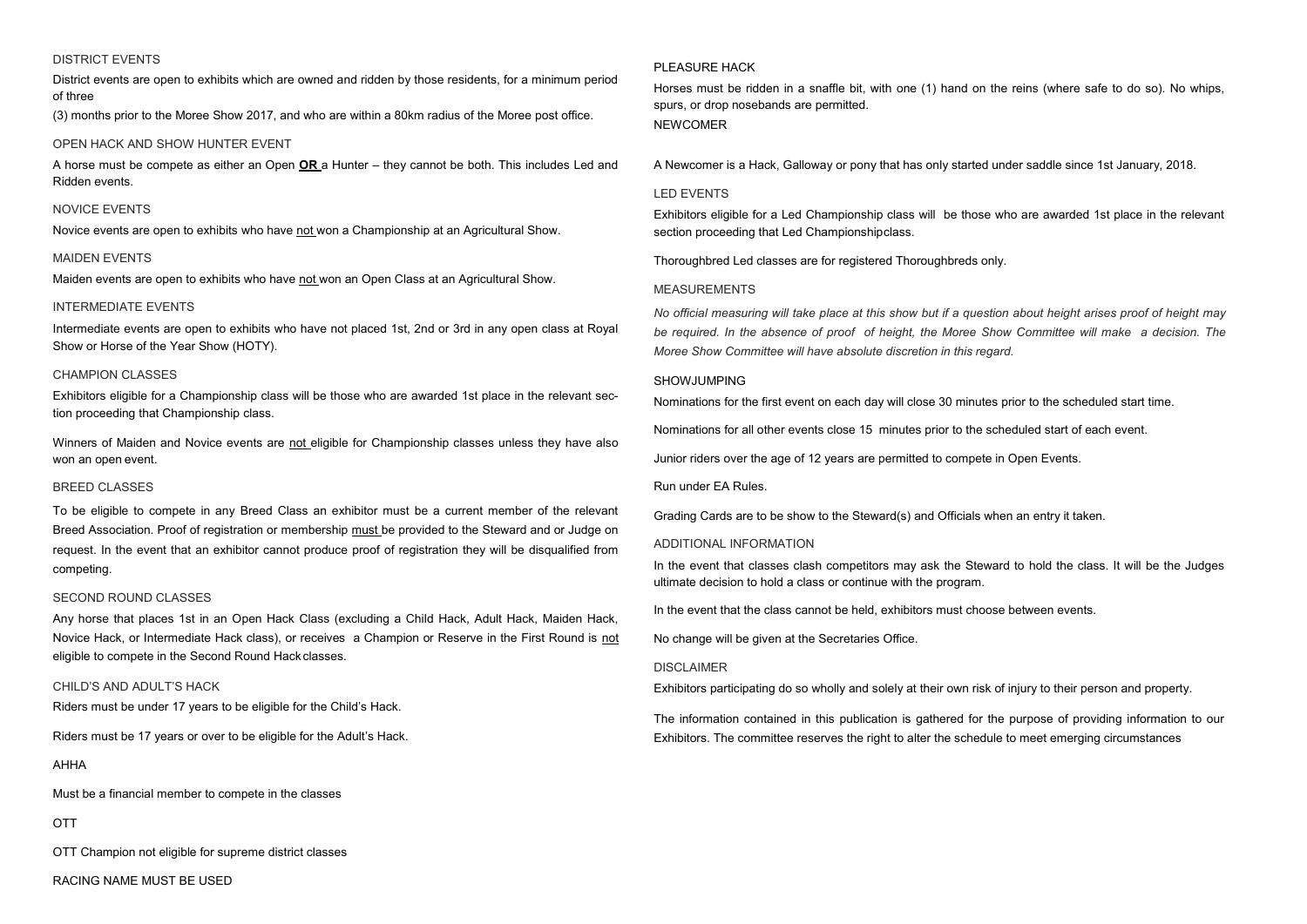### **CONDITIONS OF ENTRY**

Exhibitors will be bound by these regulations and the rules of the Agricultural Societies Council of NSW (ASCNSW).

The committee reserves the right to refuse an entry without assigning any reason for doing so and to alter the schedule to meet emerging circumstances.

At all times the judge's decision is final. The judge is empowered to withhold any or all prizes in any class where the exhibits are in his or her opinion unworthy of the prize.

No exhibitor will initiate a conversation with a judge on judging days except through the Stewards.

The judge has the discretion to ask that a led or performance exhibit and handler/rider be ordered to leave the ring is he or she considers the animal is unruly and/or likely to cause an accident.

If a led exhibit should drag or escape its handler or a ridden horse take control or unseat its rider and leave the ring it is usually disqualified from the class.

Competitors must be ready when called. Once judging has commenced a competing horse shall not be led or ridden into or out of the ring without the permission of the judge.

A protest or complaint against any exhibit or exhibitor may be lodged verbally with the Chief Steward or the relevant section no later than ten minutes after the judging of the exhibit or exhibitor. The Chief Steward must be provided with the exact nature of the complaint and a deposit of \$50.00 which shall be forfeited if the protest, complaint or appeal proves to be frivolous or vexatious. No protest or complaint will be considered if it refers simply to a judge's decision.

All riders are encouraged to wear a safety helmet that complies with the current Australian Standard. Riders under 18 years must wear a safety helmet at all times when competing.

All riders must wear appropriate footwear when leading or riding an exhibit; footwear must be removable from the stirrup.

Any person considered by a Steward to be abusive or cruel to a horse will be expelled from the ground.

Any person who behaves offensively on the showground will be expelled from the ground; the committee may ban such persons from the show in future. No abuse, bad language, unsportsmanlike behaviour will be tolerated.

Abuse of any judge or steward may result in disqualification and expulsion from the showground and of competeing at this show.

No person under disqualification recognized by the Moree Show Society may exhibit or compete.

### DRUG TESTING

Drug testing may be carried out at this show. Any competitor, owner, strapper, or rider found to have breaches ASC Disputes and Disciplinary Regulations will be investigated by the ASC Disciplinary Committee and dealt with according to the rules.

#### WAIVER AND INDEMNITY FORMS

All competitors and handlers must sign a Waiver Form before entering the ring and before an entry for any class will be accepted. There will be no exceptions.

Under 18 year old must have a parent/guardian sign. Wristbands must be worn by all competitors and handlers after they sign a waiver form.

### PROPERTY IDENTIFICATION CODE (PIC)

From 1 September 2012 anyone who keeps horses in NSW is required to have a PIC for the land on which the horse(s) are kept. All Show Societies have been provided with specific horse waiver forms which contain a section relating to PIC numbers. Competitors will be required to enter their PIC.

### STABLING AND CAMPING

Stabling will be allocated according to availability. Pavilion Stables \$15.00 duration of show Covered stables \$15.00 duration of show Camping \$20.00 duration of show Stables & Camping must be paid for prior to the show. Form **attached**.

### **ENTRY FEES (GOLD COIN PAID AT RING)**

| LED CLASSES—\$3.00        | RIDDEN CLASSES \$4.00  |
|---------------------------|------------------------|
| SPORTING (U 17YRS) \$4.00 | SPORTING (OPEN) \$5.00 |

#### **PRIZE MONEY**

| LED CLASSES—               | 1ST \$5.00 | 2ND \$3.00 | <b>3RD RIBBON</b> |
|----------------------------|------------|------------|-------------------|
| RIDDEN CLASSES—1ST \$10.00 |            | 2ND \$5.00 | <b>3RD RIBBON</b> |

Sporting (Under 17yrs) Sporting (Open)

| 1st | \$5.00 | 1st             | \$15.00       |
|-----|--------|-----------------|---------------|
| 2nd | \$3.00 | 2 <sub>nd</sub> | \$8.00        |
| 3rd | Ribbon | 3rd             | <b>Ribbon</b> |

For an event to be eligible for Prize Money, that event must have three (3) or more entries.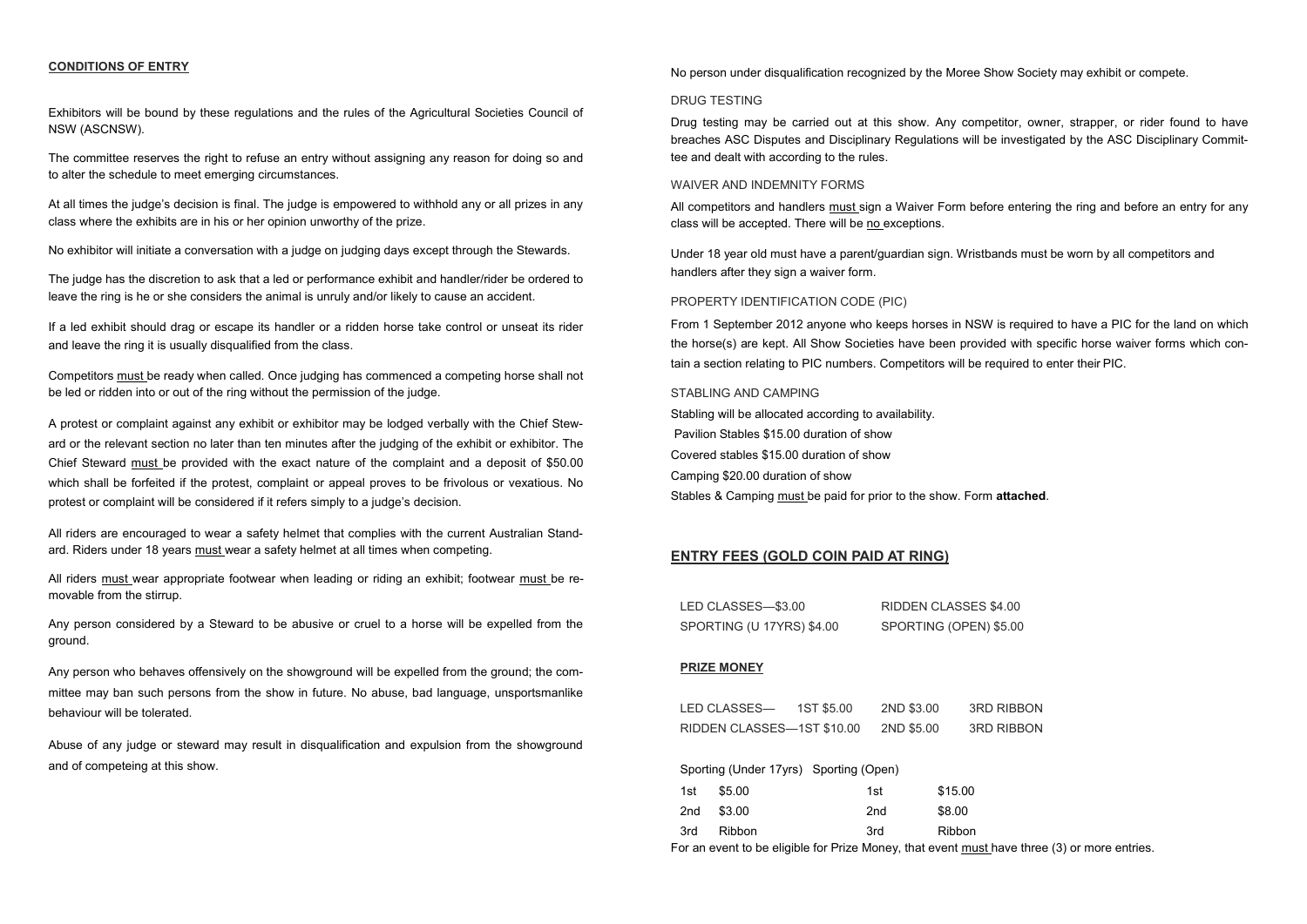

### **OFF THE TRACK NSW INC OFFICIAL QUALIFYING REGULATIONS**

1. Off The Track is open to all Thoroughbreds that have been lodged in a stable return for pre training and. race preps, have officially raced or barrier trialled, locally, nationally or internationally. All horses are required to be 3 years and over and be no less than 14.2hh. All horses will be **Registered with Racing Australia.** Registrations and stable returns for those that did not make it to the races will be checked.

2. Racing Name is to be used. Other than those that were unnamed due to injuries etc, during pre-training. In this instance, please contact us before entering classes for your clearance.

3. Qualifying shows must be affiliated with The Agricultural Societies of NSW Ltd, or Show Horse Council of Australasia Inc.

4. Off The Track NSW Qualifying classes will be judged as separate classes. Led, Ridden, Show jumping & Dressage. Any horse that has won Champion cannot compete in other qualifiers within the season.

5. The season is a calendar year. Any place getters at other finals are **NOT** Permitted to enter the Off The Track NSW Inc Finals/Championships. Please choose your finals ahead of time. Once an OTT has won Champion, that horse cannot compete in other qualifiers within the season. Horses that have won Reserve Champion or Runner up may continue. Any horse that has won a Champion or Reserve Off The Track NSW in the past 3 years but has NOT won a place at other finals are eligible to enter the Off The track NSW Inc Finals/Championships. This includes Off The Track NSW Show Jumping Champions.

6. Random drug testing may be carried out. The committee reserves the right to refuse an entry without assigning any reason for doing so and to alter the programme/schedule at their discretion.

Horses will be judged as a good example of a thoroughbred, rather than that of a riding horse/hunter type, with the following taken into consideration.

- **.** Thoroughbred qualities**,** Conformation**,** Manners,, paces and performance
- **.** Injuries caused through racing, such as blemishes, are allowed.
- 8. Judges decision is final in the qualifiers, and the state finals/championships.
- 9. Horse and owner must reside in NSW to compete in the Off The Track NSW INC Series.

10. Every horse that enters the finals/championships must be ridden by the same rider that qualified the horse.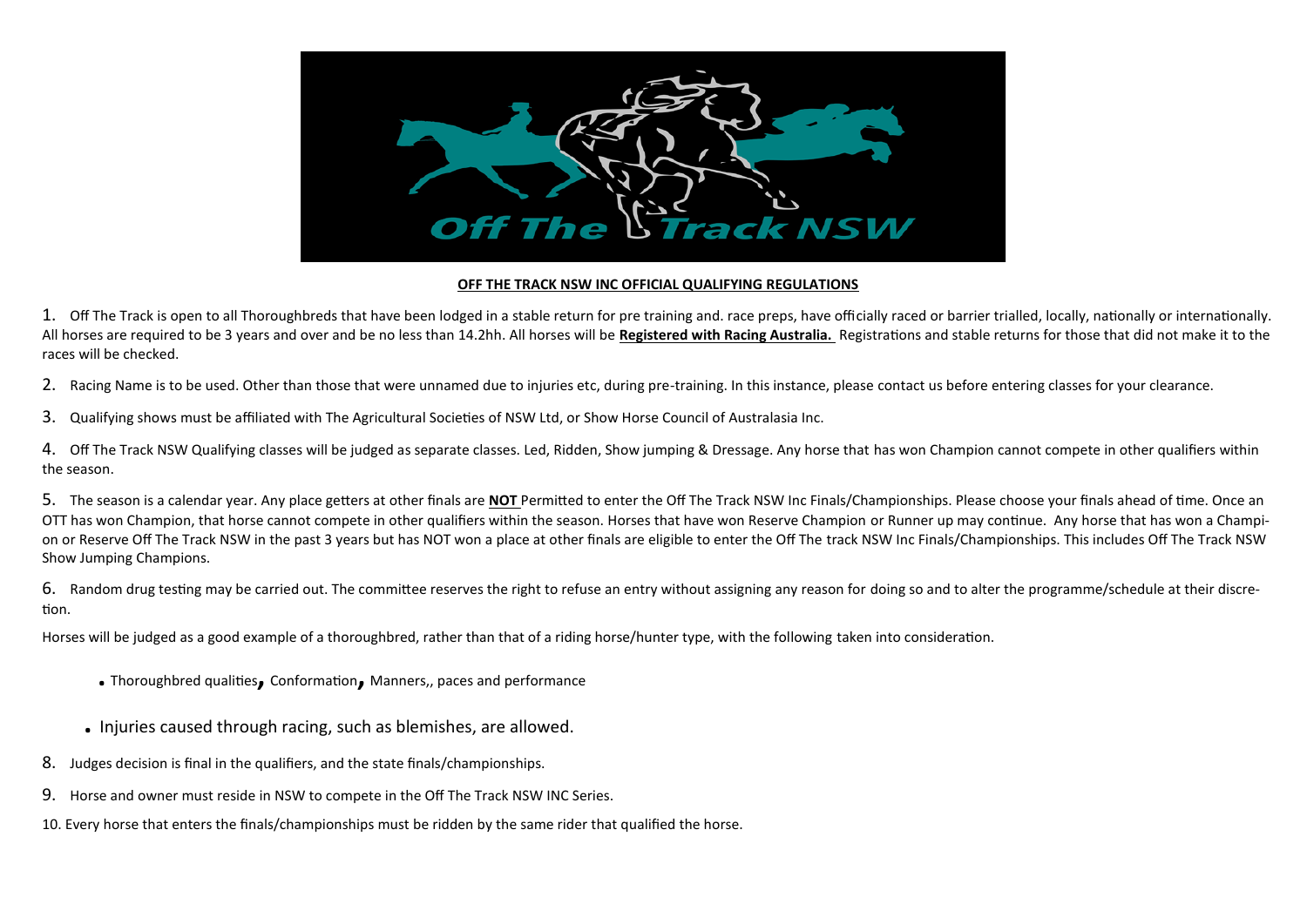## **THANK YOU TO OUR GENEROUS SPONSORS:**

| <b>BAR NONE</b>                       | MOREE RACE CLUB                      | OFF THE TRACK NSW                                                                                |
|---------------------------------------|--------------------------------------|--------------------------------------------------------------------------------------------------|
| YOUNG FAMILY                          | JOHNSTONES CONCRETE                  | <b>VANESSA SORENSON</b>                                                                          |
| <b>DELTA AGRIBUSINESS</b>             | <b>NELL JONES</b>                    | PETER SINCLAIR RACING                                                                            |
| CAMPBELLS BP                          | HAWAIIAN SHAVED ICE                  | <b>JUDY FIELD</b>                                                                                |
| <b>RODGERS FAMILY</b>                 | NEW BO WA RESTAURANT                 | <b>GEORGE CHUI DRAGON &amp; PHOENIX</b>                                                          |
| <b>TRAYNOR FAMILY</b>                 | <b>AIRCAIR AVIATION</b>              |                                                                                                  |
| <b>BOWERMAN FAMILY</b>                | RIDING PONY STUD BOOK                |                                                                                                  |
| <b>FARRELL FAMILY</b>                 | SOCIETY T & FS WOODS                 |                                                                                                  |
| <b>NEWICK FAMILY</b>                  | <b>LEONIE LIVINGSTON</b>             |                                                                                                  |
| <b>SULLIVAN &amp; SINNAMON FAMILY</b> | <b>WENDY BRUCE</b>                   |                                                                                                  |
| MATILDA & LOUISE                      | <b>B &amp; B CONTRACTING</b>         |                                                                                                  |
| LEE & PARTRIDGE FAMILY                | <b>HOSEGOOD FAMILY</b>               |                                                                                                  |
| JEREMY WEEKS WELDING                  | <b>B &amp; B SCHOUPP</b>             |                                                                                                  |
| PENNY BOYDELL                         | <b>WILLIAMS STOCK &amp; PROPERTY</b> |                                                                                                  |
| PAYNES ELECTRICAL                     | AUSTRALIAN SADDLE PONY AS-           |                                                                                                  |
| MACARTHURPARC RIDING PONY STUD        | <b>SOC</b>                           |                                                                                                  |
| SYNERGY PHYSIO                        | PR INTERIORS                         | A MESSAGE FROM THE HORSE STEWARDS:                                                               |
| <b>RURAL AIR WORKS</b>                | MOREE AG SUPPLIES                    | We would like to take this opportunity to thank all our lovely sponsors. Without your support we |
| <b>DAVE WHEATON-WFI</b>               | <b>WHIDDEN GROUP</b>                 | would not be able to hold such a fantastic event.                                                |
| MITRE 10                              | ROD PILON TRANSPORT                  | We would also like to thank our competitors who put so much effort into presenting at our        |
| SHOWCASE JEWELLERS                    | STUART MAKIM TRANSPORT NELL          | show.                                                                                            |
| COWRA GRAINLAND MOREE                 | <b>JONES</b>                         | We wish everyone a safe, successful, and enjoyable show.                                         |
| SULLIVAN'S NEWSAGENCY                 | MOREE RACE CLUB                      | Happy riding!                                                                                    |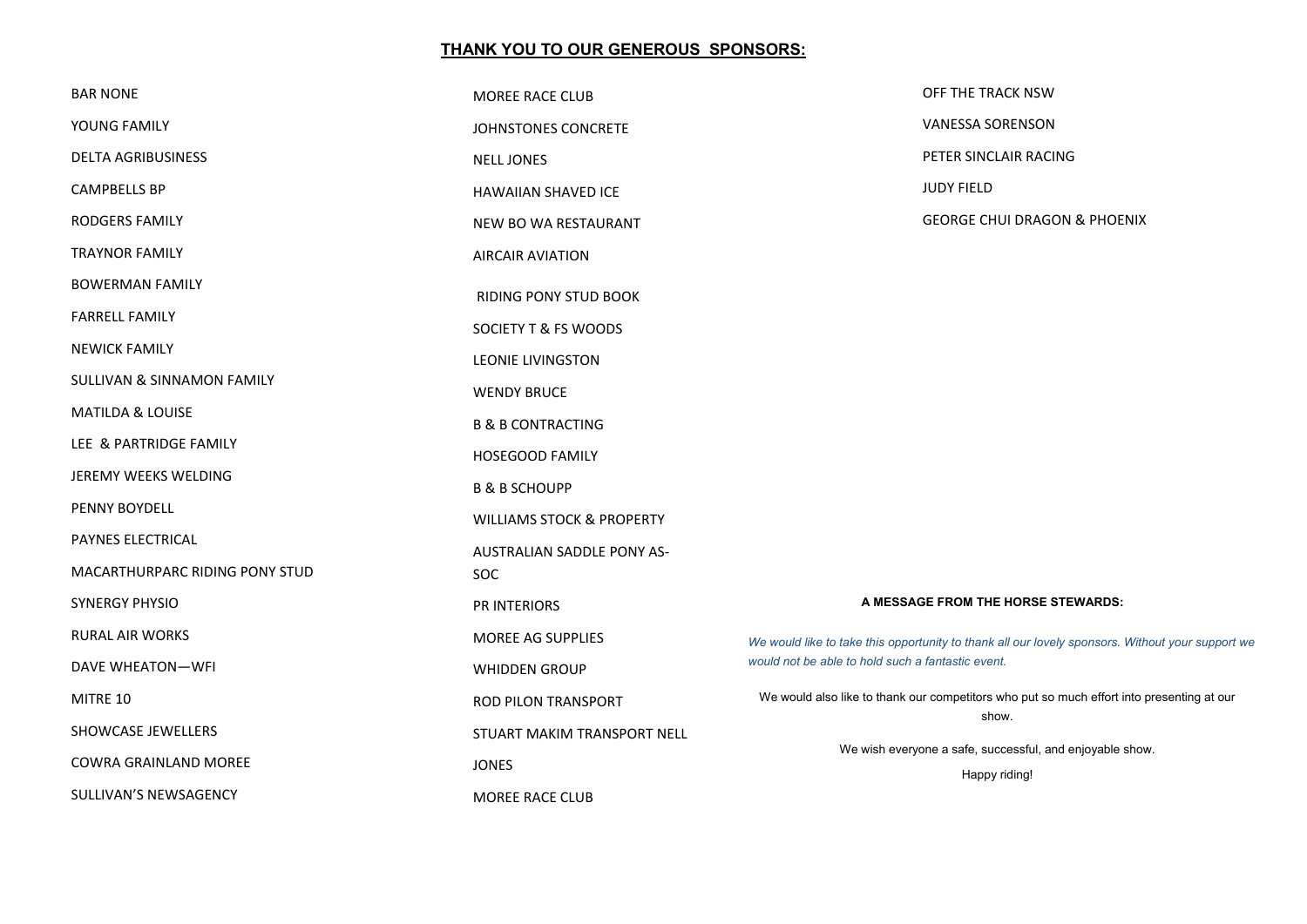#### **FRIDAY 22ND APRIL 2022–8 am start RING 1 LED HACK** 101—LED HACK MARE 102—LED HACK GELDING **CHAMPION LED HACK (\$20.00) & RESERVE (\$10.00) KINDLY DONATED BY BAR NONE P/SHIP LED THOROUGHBRED (REGISTERED)** 103—LED T/BRED STALLION OR COLT 104—LED T/BRED MARE OR FILLY 105—LED T/BRED GELDING **CHAMPION LED THOROUGHBRED (\$50.00) & RESERVE (\$20.00) KINDLY DONATED BY PETER SINCLAIR RACING ANSA** 106—LED ANSA STALLION OR COLT 107—LED ANSA MARE OR FILLY 108—LED ANSA GELDING **CHAMPION LED ANSA (\$75.00) & RESERVE (\$25.00) KINDLY DONATED BY LEONIE LIVINGSTON SUPREME LED HORSE OF THE SHOW KINDLY DONATED BY RODGER'S FAMILY & YOUNG FAMILY (\$100.00 , RUG & GARLAND) DISTRICT ADULT RIDERS** 109—DISTRICT LADY RIDER **CHAMPION LADY RIDER (TROPHY) & RESERVE SASH KINDLY DONATED BY FARRELL FAMILY** 110—DISTRICT GENTLEMAN RIDER **CHAMPION GENTLEMAN RIDER (\$20.00) & RESERVE (\$10.00) KINDLY DONATED BY GRAINLAND VOUCHER DISTRICT HACK** 111—DISTRICT MAIDEN HACK OVER 15h 112—DISTRICT NOVICE HACK OVER 15h 113—DISTRICT HACK OVER 15h ne 15.2h 114—DISTRICT HACK OVER 15.2h ne 16h **CHAMPION DISTRICT HACK (\$30.00) & RESERVE (\$10.00) KINDLY DONATED BY PENNY BOYDELL** 116—PAIR OF DISCTRICT HACKS **RIDDEN ANSA** 117—STALLION UNDER SADDLE 118—MARE OR GELDING OVER 14h ne 15h 119—MARE OR GELDING OVER 15h ne 16h 120—MARE OR GELDING OVER 16h **CHAMPION RIDDEN ANSA (\$75.00) & RESERVE (\$25.00) KINDLY DONATED BY LEONIE LIVINGSTON RIDDEN / PARTBRED ARAB** 121—PURE / PARTBRED ARAB STALLION 122—PURE / PARTBRED ARAB MARE 123—PURE / PARTBRED ARAB GELDING **CHAMPION PURE / PARTBRED ARAB (\$30.00) RESERVE (\$10.00) AUSTRALIAN STOCK HORSE HACK** 124—ASH STALLION HACK 125—ASH MARE HACK 126—ASH GELDING **CHAMPION ASH HACK (\$30.00) & RESERVE (10.00) KINDLY DONATED BY JOHNSTONE'S CONCRETE OTT** 127—A HORSE THAT HAS RACED OR BARRIER TRIALED IN 2018/2019 128—A HORSE THAT HAS RACED OR BARRIER TRIALED IN 2017 129—A HORSE THAT HAS RACED OR BARRIER TRIALED PRIOR 2017 **CHAMPION RIDDEN OTT (\$100.00) & RESERVE (\$50.00) KINDLY DONATED BY MOREE RACE CLUB KINDLY DONATED BY OFF THE TRACK NSW**

115— DISTRCT HACK OVER 16h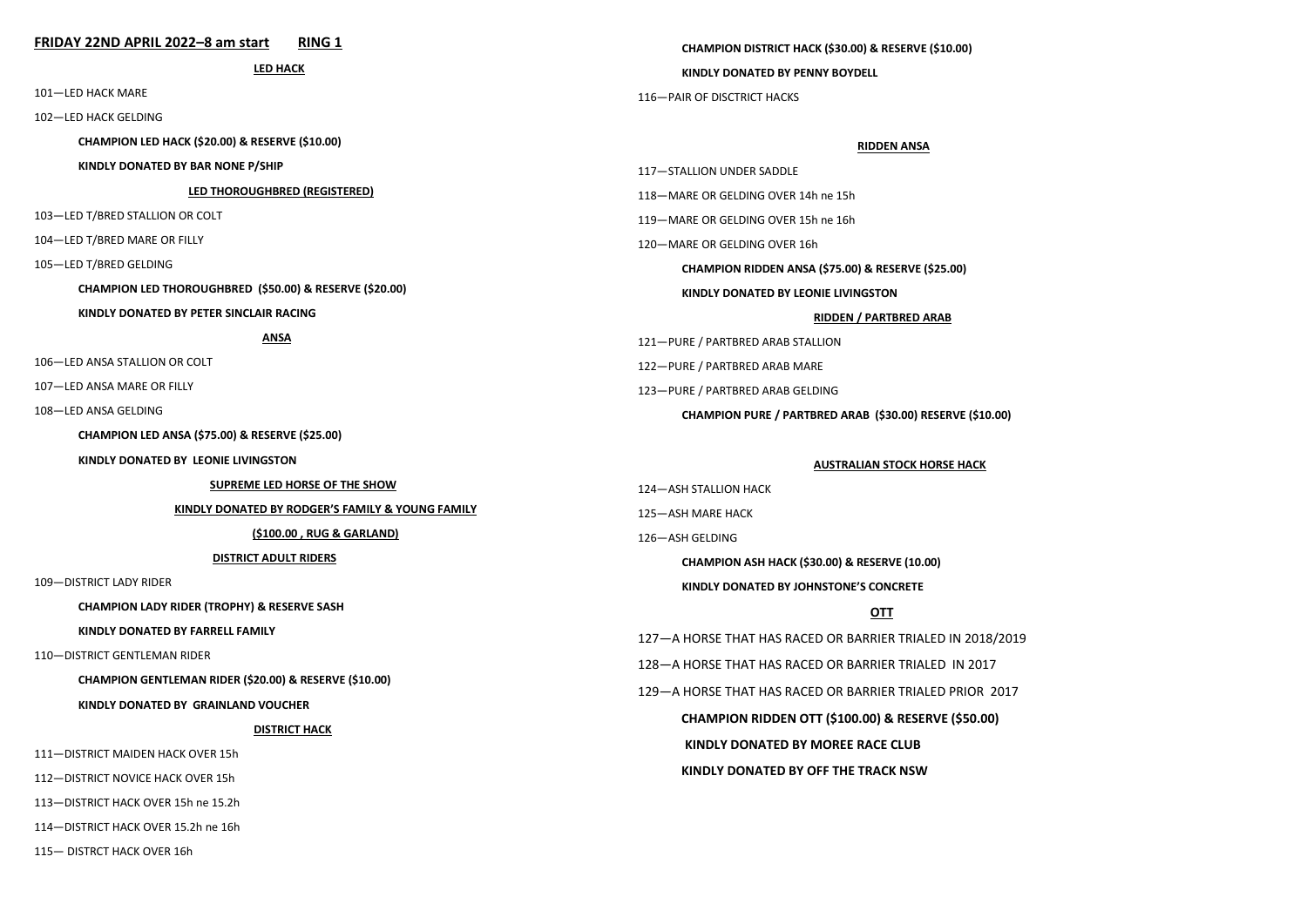#### **FRIDAY 22ND APRIL 2022—8am start RING 2**

**LED GALLOWAY**

201—LED GALLOWAY MARE

202—LED GALLOWAY GELDING

**CHAMPION LED GALLOWAY (VOUCHER) & RESERVE (SASH)**

**KINDLY DONATED BY GRAINLAND**

#### **LED PURE / PARTBRED ARAB**

203—LED PURE / PARTBRED ARAB STALLION

204—LED PURE / PARTBRED ARAB MARE

205—LED PURE / PARTBRED ARAB GELDING

**CHAMPION LED PURE / PARTBRED ARAB (\$20.00) RESERVE ( \$10.00)**

#### **LED AUSTRALIAN STOCK HORSE (REGISTERED)**

206—LED ASH STALLION OR COLT

207—LED ASH MARE OR FILLY

208—LED ASH GELDING

**CHAMPION LED ASH (RUG & SASH) & RESERVE** 

**KINDLY DONATED BY JUDY FIELD—NANDEYE STOCKHORSES**

#### **LED WELSH & PARTBRED WELSH**

209—LED WELSH GELDING

210—LED WELSH MARE OR FILLY

211—LED P/BRED WELSH GELDING

212—LED P/BRED WELSH MARE OR FILLY

**CHAMPION LED WELSH OR P/BRED WELSH (\$20.00) RESERVE (\$10.00)**

**KINDLY DONATED BY SYNERGY PHYSIO**

### **DISTRICT RIDER**

213—DISTRICT GIRL RIDER 12 YEARS AND UNDER 15 YEARS

214—DISTRICT GIRL RIDER 15 YEARS AND UNDER 17 YEARS

**CHAMPION GIRL RIDER 12 -17 YEARS (\$20.00) & RESERVE (\$10.00)**

**KINDLY DONATED BY JEREMY WEEKS WELDING**

215—DISTRICT BOY RIDER 12 YEARS AND UNDER 15 YEARS 216—DISTRICT BOY RIDER 15 YEARS AND UNDER 17 YEARS **CHAMPION BOY RIDER 12 -17 YEARS (\$20) & RESERVE (RIBBON) KINDLY DONATED BY LEE AND PARTRIDGE FAMILY**

217—PAIR OF DISTRICT RIDERS UNDER 17 YEARS

#### **DISTRICT GALLOWAY**

218—DISTRICT MAIDEN GALLOWAY OVER 14h

219—DISTRICT NOVICE GALLOWAY OVER 14h

220—DISTRICT GALLOWAY OVER 14h ne 14.2h

221—DISTRICT GALLOWAY OVER 14.2h ne 15h

**CHAMPION DISTRICT GALLOWAY (VOUCHER) & RESERVE (RIBBON)**

**KINDLY DONATED BY GRAINLAND**

222—PAIR OF DISTRICT GALLOWAYS

#### **RIDDEN WELSH & PARTBRED WELSH**

223—RIDDEN WELSH GELDING

224—RIDDEN WELSH MARE

225—RIDDEN P/BRED WELSH GELDING

226—RIDDEN P/BRED WELSH MARE

**CHAMPION RIDDEN WELSH OR PARTBRED WELSH (\$30) & RESERVE (\$10)**

**KINDLY DONATED BY SYNERGY PHYSIO**

#### **AUSTRALIAN STOCK HORSE (REGISTERED / UNREGISTERED)**

227—WORKING STALLION 228—WORKING MARE 239—WORKING GELDING **CHAMPION WORKING ASH (\$30.00) RESERVE (\$10.00) KINDLY DONATED BY WILLIAMS STOCK & PROPERTY**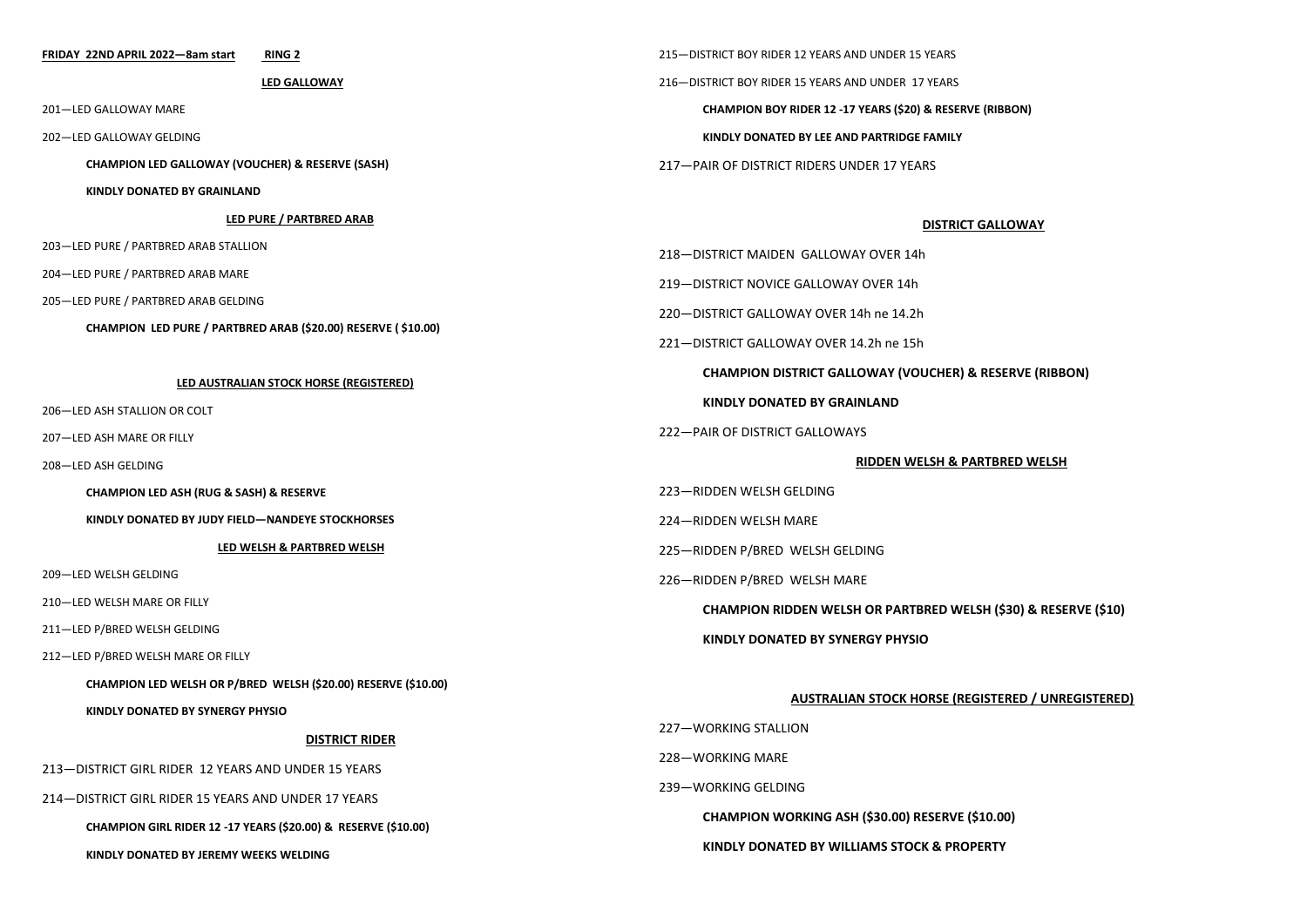| FRIDAY 22ND APRIL 2022 -8am start<br>RING 3                |                                                                            |
|------------------------------------------------------------|----------------------------------------------------------------------------|
| <b>LED PONY (UNREGISTERED)</b>                             | <b>DISTRICT RIDER</b>                                                      |
| 301-LED PONY MARE ne 14h                                   | 315-DISTRICT GIRL RIDER 7 YEARS AND UNDER 9 YEARS                          |
| 302-LED PONY GELDING ne 14H                                | 316-DISTRICT GIRL RIDER 9 YEARS AND UNDER 12 YEARS                         |
| CHAMPION LED PONT (\$20.00) & RESERVE (\$10.00)            | <b>CHAMPION GIRL RIDER UNDER 12 YEARS (VOUCHER) &amp; RESERVE (RIBBON)</b> |
| KINDLY DONATED BY BAR NONE P/SHIP                          | KINDLY DONATED BY MOREE AG SUPPLIES                                        |
| <b>RPSB</b>                                                | 317-DISTRICT BOY RIDER 7 YEARS AND UNDER 9 YEARS                           |
| 303- LEDYOUNG STOCK 3YEARS AND UNDER                       | 318-DISTRICT BOY RIDER 9 YEARS AND UNDER 12 YEARS                          |
| 304-LED RPSB STALLION OR COLT ne 14.2H                     | CHAMPION BOY RIDER UNDER 12 YEARS (\$20.00) & RESERVE (\$10.00)            |
| 305-LED RPSB MARE OR FILLY ne 14.2H                        | KINDLY DONATED BY LEE & PARTRIDGE FAMILY                                   |
| 306-LED RPSB GELDING ne 14.2H                              | <b>DISTRICT PONY</b>                                                       |
| 307-LED RPSB OVER 14.2H                                    | 319-DISTRICT MAIDEN PONY                                                   |
| CHAMPION LED RPSB (\$20.00) & RESERVE (\$10.00)            | 320-DISTRICT NOVICE PONY                                                   |
| KINDLY DONATED BY MACARTHURPARC RIDING PONY STUD           | 321-DISTRICT PONY ne 12.2h                                                 |
| 308-LED ASPA STALLION OR COLT ne 14.2H                     | 322-DISTRICT PONY 12.2h ne 13h                                             |
| 309-LED ASPA MARE OR FILLY ne 14.2h                        | 323-DISTRICT PONY 13h ne 13.2h                                             |
| 310-LED ASPA GELDING NE 14.2H                              | 324-DISTRICT PONY 13.2h ne 14h                                             |
| <b>CHAMPION LED ASPA (\$20.00) &amp; RESERVE (\$10.00)</b> | <b>CHAMPION DISTRICT PONY (\$30) &amp; RESERVE (\$10)</b>                  |
| KINDLY DONATED BY MACARTHURPARC RIDING PONY STUD           | KINDLY DONATED BY HAWIIAN SHAVED ICE                                       |
| <b>DISTRICT RIDER UNDER 7</b>                              | 325-PAIR DISTRICT PONIES                                                   |
| 311-GIRL RIDER UNDER 7 YEARS LED                           | <b>RIDDEN ASPA</b>                                                         |
| 312-BOY RIDER UNDER 7 YEARS LED                            | 326-RIDDEN ASPA STALLION ne 14.2h                                          |
| 313–GIRL RIDER UNDER 7 YEARS UNLED                         | 327-RIDDEN ASPA MARE ne 14.2h                                              |
| 314-BOY RIDER UNER 7 YEARS UNLED                           | 328-RIDDEN ASPA GELDING ne 14.2h                                           |
| <b>BEST UNDER 7 YEARS RIDER</b>                            | CHAMPION RIDDEN ASPA (\$30) & RESERVE (\$10)                               |
| KINDLY DONATED BY VANESSA SARRENSON                        | KINDLY DONATED BY JEREMY WEEKS WELDING                                     |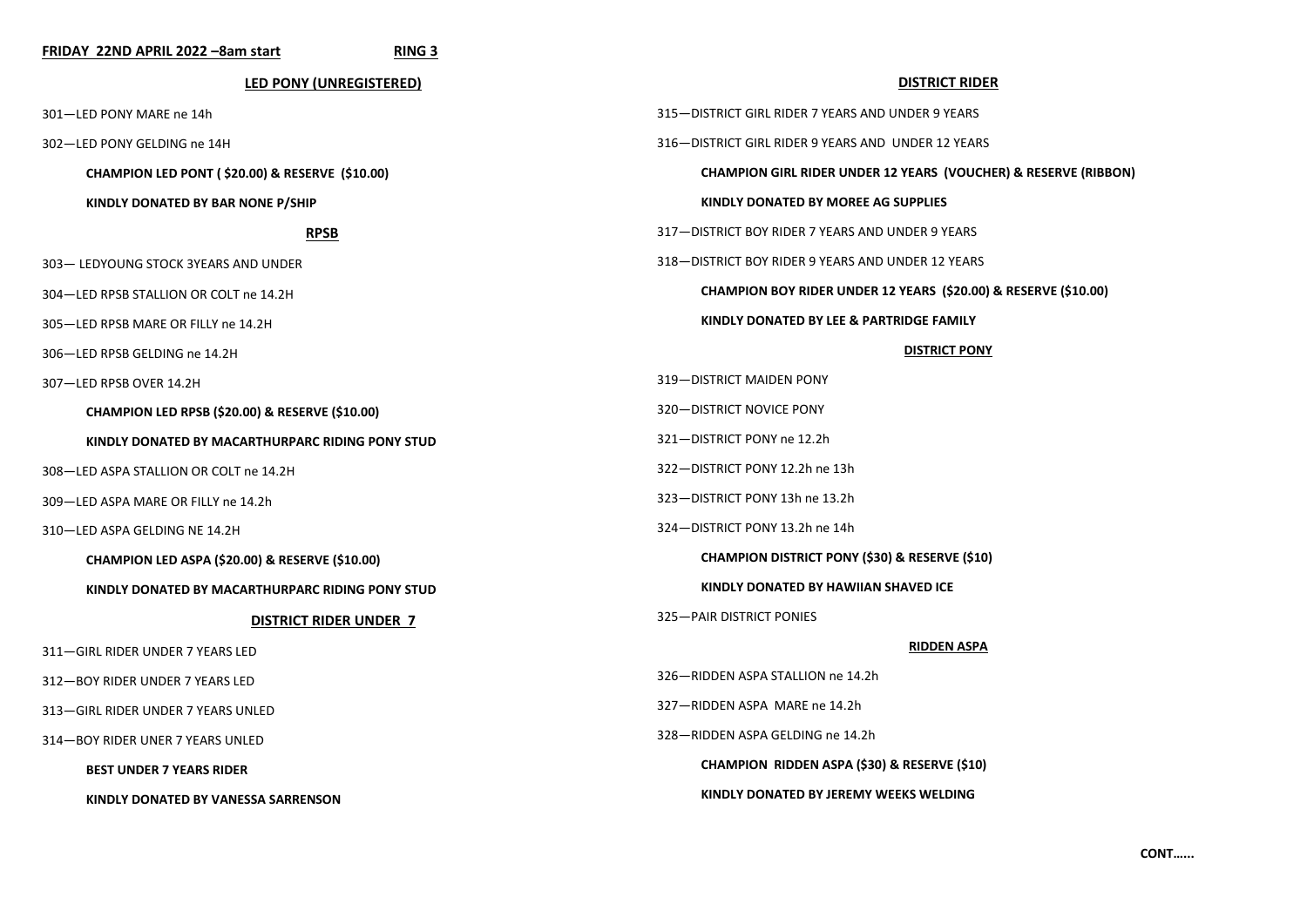### **RIDDEN RPSB**

328—RIDDEN RPSB STALLION ne 14.2h

329—RIDDEN RPSB MARE / GELDING ne 12.2h

330—RIDDEN RPSB MARE / GELDING OVER 12.2h ne 13.2h

331—RIDDEN RPSB MARE / GELDING OVER 13.2h ne 14.2h

332—RIDDEN RPSB MARE / GELDING OVER 14.2h

**CHAMPION RIDDEN RPSB (\$30.00) & RESERVE (\$10.00)**

**KINDLY DONATED BY McARTHURPARC RIDING PONY STUD**

## **SUPREME DISTRICT RIDER \$50.00**

## **KINDLY SPONSORED BY SYNERGY PHYSIOTHERAPY**

**SUPREME DISTRICT HACK \$50.00**

**KINDLY SPONSORED BY DAVE WHEATON—WFI**

**SUPREME RIDDEN BREED**

**KINDLY SPONSORED BY THE BOWERMAN FAMILY**

**OTT SERIES**

**KINDLY SPONSORED BY OFF THE TRACK NSW**

**MOREE RACE CLUB**

**PETER SINCLAIR RACING**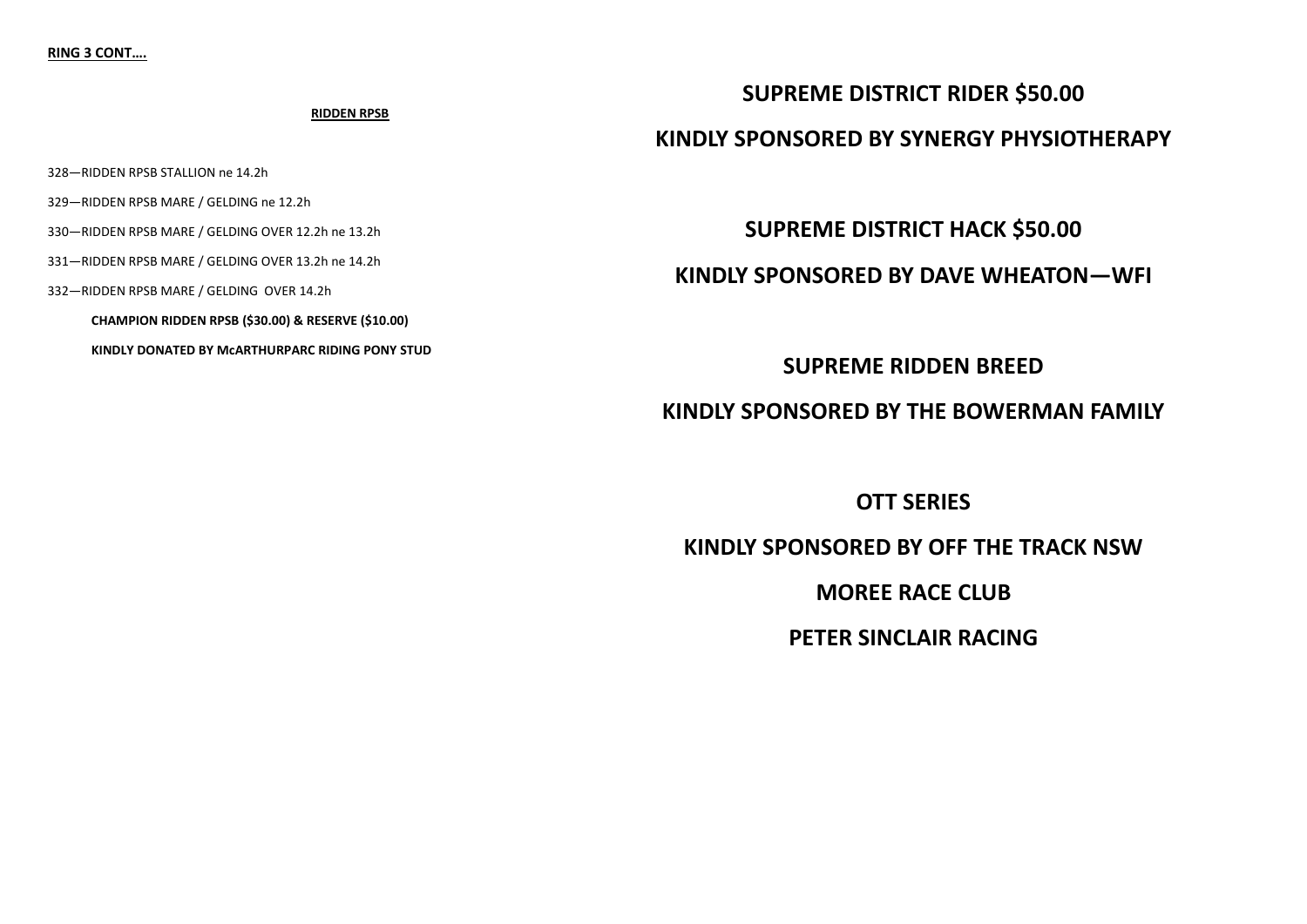## **Friday 22nd April 2022 SPORTING EVENTS**

**Sporting events will be run in age groups starting with under 7 years at 2 pm**

### **Age Groups**

Under 7 Years (Led) Under 7 Years (Unled) 7 years & Under 9 years 9 years and under 12 years 12 years and under 15 years 15 years and under 17 years Open

### **Events – to be run in age groups**

Bending Race Flag Race Barrel Race Point to Point

Figure of Eight

### **Events – Open**

Bending Race Flag Race Barrel Race Point to Point Figure of Eight

> **The Moree Show Society would like to thank the sponsors for the sporting events Whiddon Group**

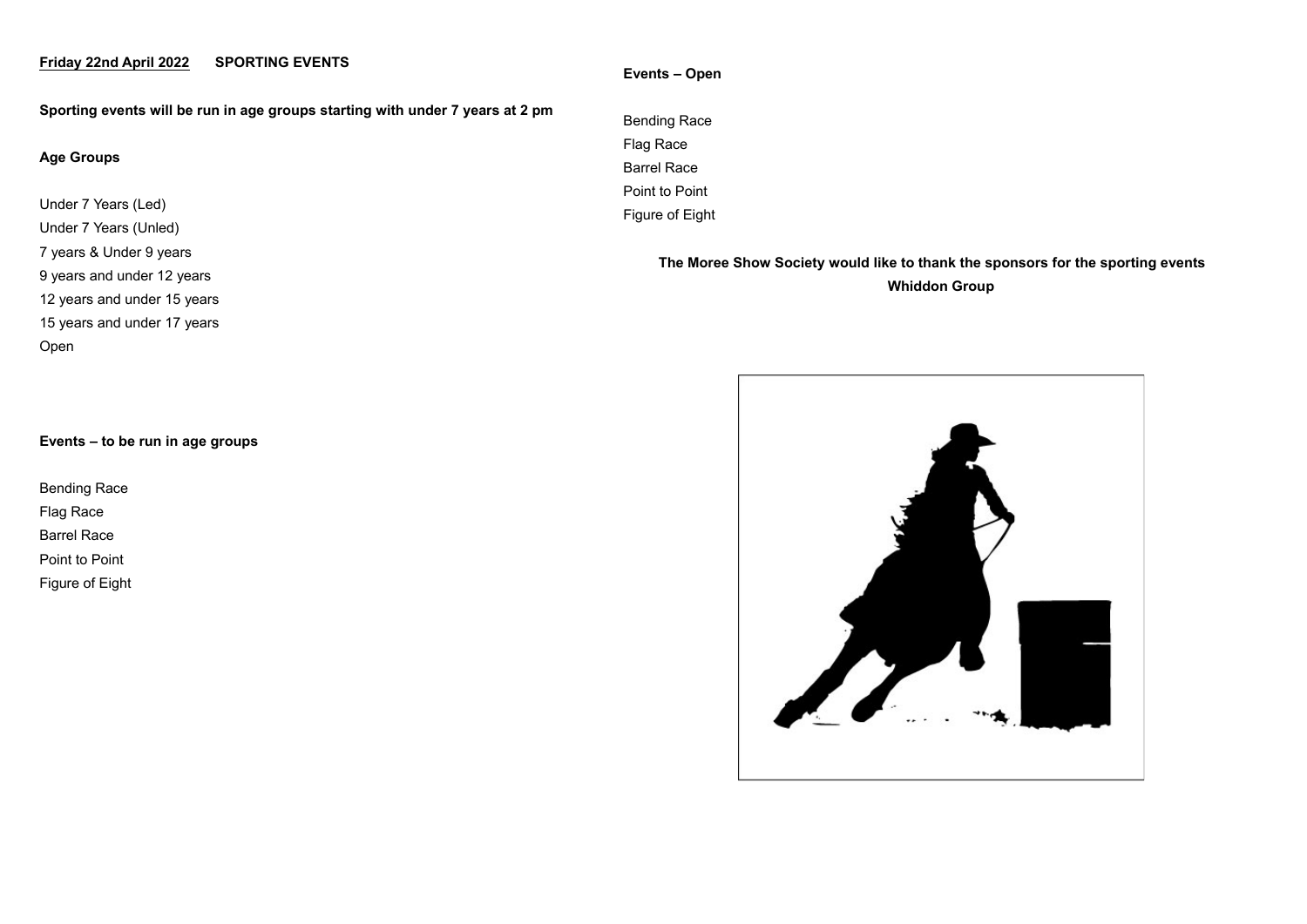### **SATURDAY 23RD APRIL 2022-8am start RING 1**

—ADULT SMARTEST ON PARADE (OVER 17YRS)

**KINDLY DONATED BY PR INTERIORS**

—LADY RIDER 17 YEARS AND UNDER 21 YEARS

—LADY RIDER 21 YEARS AND OVER

**CHAMPION LADY RIDER (\$70.00 VOUCHER) & RESERVE SASH (\$30.00 VOUCHER)**

**KINDLY DONATED BY MATILDA & LOUISE BOUTIQUE**

—GENTLEMAN RIDER 17 YEARS AND OVER

**CHAMPION GENTLEMAN RIDER (VOUCHER) & RESERVE (SASH)**

**KINDLY DONATED BY GRAINLAND**

### **HACKS**

—NEWCOMER HACK / SHOW HUNTER ne 16h

—NEWCOMER HACK / SHOW HUNTER OVER 16h

**CHAMPION NEWCOMER HACK (\$30.00) & RESERVE (\$10.00)**

**KINDLY DONATED BY B & B SCHOUPP**

—MAIDEN HACK OVER 15h

—NOVICE HACK OVER 15h ne 15.2h

—NOVICE HACK 15.2h ne 16h

—NOVICE HACK OVER 16h

**CHAMPION NOVICE HACK (TROPHY) & RESERVE (RIBBON)**

### **JOHN AND JACKIE NEWICK MEMORIAL TROPHY**

—INTERMEDIATE HACK OVER 15h ne 16h

—OPEN HACK OVER 15h ne 15.2h

—OPEN HACK OVER 15.2h ne 16h

—OPEN ADULT'S HACK OVER 15h ne 16h (RIDER OVER 17 YEARS, NOT ELIGIBLE FOR CLASS 115)

—OPEN CHILD'S HACK OVER 15h ne 16h (RIDER UNDER 17 YEARS , NOT ELIGIBLE FOR CLASS 114)

**CHAMPION OVER 15h ne 16h (\$40.00) & RESERVE (\$10.00)**

**KINDLY DONATED BY SULLIVAN AND SINNAMON FAMILY**

—INTERMEDIATE HACK OVER 16h —OPEN HACK OVER 16h ne 16.2h —OPEN HACK OVER 16.2h —OPEN ADULT'S HACK OVER 16h (RIDER OVER 17 YEARS, NOT ELIGIBLE FOR CLASS 120) —OPEN CHILD'S HACK OVER 16h (RIDER UNDER 17 YEARS, NOT ELIGIBLE FOR CLASS 119) **CHAMPION HACK OVER 16h (TROPHY) & RESERVE (RIBBON)**

### **HUNTER HACKS**

—MAIDEN HUNTER HACK OVER 15h —NOVICE HUNTER HACK OVER 15h ne 16h —NOVICE HUNTER HACK OVER 16h —OPEN HUNTER HACK OVER 15h ne 15.2h —OPEN HUNTER HACK OVER 15.2h ne 16h —OPEN HUNTER HACK OVER 16h —OPEN ADULT'S HUNTER HACK OVER 15h (RIDER OVER 17 YEARS, NOT ELIGIBLE FOR CLASS 128) —OPEN CHILD'S HUNTER HACK OVER 15h (RIDER OVER 17 YEARS, NOT ELIGIBLE FOR CLASS 127) **CHAMPION HUNTER HACK (\$40.00) & RESERVE (\$10.00 KINDLY DONATED BY TRAYNOR FAMILY SECOND ROUND PONIES** —OPEN PONY ne 12.2h —OPEN PONY OVER 12.2h ne 13h —OPEN PONY OVER 13h ne 13.2h —OPEN PONY OVER 13.2h ne 14h **CHAMPION SECOND ROUND PONY (VOUCHER) & RESERVE (RIBBON) KINDLY DONATED BY MOREE AG SUPPLIES** —EDUCATED HACK —PAIR OF HACKS OVER 15h —PLEASURE HACK OVER 15h (MUST BE RIDDEN IN A SNAFFLE)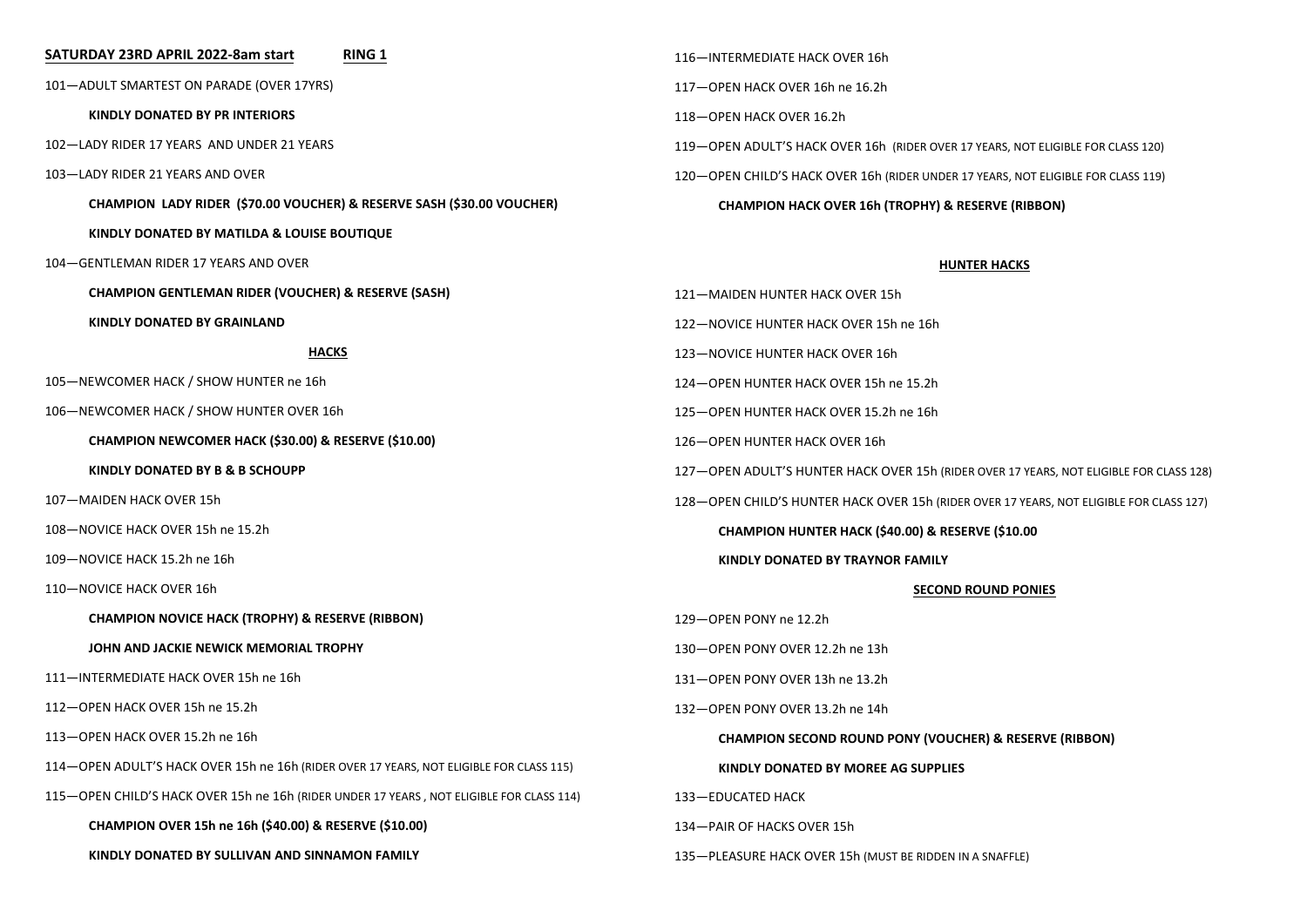#### **SATURDAY 23RD APRIL 2022-8am start RING 2** 201—

SMARTEST ON PARADE BOY/GIRL UNDER 12 YEARS

**KINDLY DONATED BY LEE & PARTRIDGE FAMILY** 

**(\$20.00)** 202—GIRL RIDER UNDER 7 YEARS LED

203—BOY RIDER UNDER 7 YEARS LED

204—GIRL RIDER UNDER 7 YEARS UNLED

205—BOY RIDER UNDER 7 YEARS UNLED

206—GIRL RIDER 7 YEARS AND UNDER 9 YEARS

207—GIRL RIDER 9 YEARS AND UNDER 12YEARS

**CHAMPION GIRL RIDER UNDER 12 YEARS (\$20) & RESERVE (RIBBON)**

**KINDLY DONATED BY WENDY BUNCE**

208—BOY RIDER 7 YEARS AND UNDER 9 YEARS

209—BOY RIDER 9 YEARS AND UNDER 12 YEARS

**CHAMPION BOY RIDER UNDER 12 YEARS (\$20.00) & RESERVE (RIBBON)**

**KINDLY DONATED BY WENDY BUNCE**

**SUPREME JUNIOR RIDER OF THE SHOW UNDER 17 YEARS (VOUCHER) & ARM GARLAND**

**KINDLY DONATED BY GRAINLAND AND CATHY YOUNG**

210—PAIR OF RIDERS UNDER 12 YEARS

#### **GALLOWAYS**

211—NEWCOMER GALLOWAY HACK/SHOW HUNTER OVER 14h ne 14.2h

212—NEWCOMER GALLOWAY HACK/SHOW HUNTER OVER 14.2h ne 15h

#### **CHAMPION NEWCOMER GALLOWAY (\$30) & RESERVE (\$10)**

**KINDLY DONATED BY B & B SCHOUPP**

213—MAIDEN GALLOWAY OVER 14h ne 15h

214—NOVICE GALLOWAY 14h ne 14.2h

215—NOVICE GALLOWAY 14.2h ne 15h

216—INTERMEDIATE GALLOWAY 14h ne 15h

**CHAMPION NOVICE/INTERMEDIATE GALLOWAY (\$30) & RESERVE (\$10)**

**KINDLY DONATED BY RURAL AIR WORKS** 

218—OPEN HEAVYWEIGHT GALLOWAY OVER 14h ne 14.2h 219—OPEN ADULT'S GALLOWAY OVER 14h ne 14.2h (RIDER OVER 17 YEARS, NOT ELIGIBLE FOR CLASS 220) 220—OPEN CHILD'S GALLOWAY OVER 14h ne 14.2h (RIDER UNDER 17 YEARS, NOT ELIGIBLE FOR CLASS 219) **CHAMPION GALLOWAY OVER 14h ne 14.2h (\$100.00) & RESERVE (\$50.00) KINDLY DONATED BY SULLIVAN & SINNAMON FAMILIES**

221—OPEN LIGHTWEIGHT GALLOWAY 14.2h ne 15h

217—OPEN LIGHTWEIGHT GALLOWAY OVER 14h ne 14.2h

222—OPEN HEAVYWEIGHT GALLOWAY 14.2h ne 15h

223—OPEN ADULT'S GALLOWAY OVER 14.2h ne 15h (RIDER OVER 17 YEARS, NOT ELIGIBLE FOR CLASS 224)

224—OPEN CHILD'S GALLOWAY OVER 14.2h ne 15h (RIDER UNDER 17 YEARS, NOT ELIGIBLE FOR CLASS 223)

**CHAMPION GALLOWAY OVER 14.2h ne 15h (\$40) & RESERVE (\$10)**

#### **KINDLY DONATED BY RODGERS FAMILY**

### **HUNTER GALLOWAYS**

225—MAIDEN HUNTER GALLOWAY OVER 14h ne 15h

226—NOVICE HUNTER GALLOWAY OVER 14h ne 15h

227—OPEN HUNTER GALLOWAY OVER 14h ne 14.2h

228—OPEN HUNTER GALLOWAY 14.2h ne 15h

229—OPEN ADULT'S HUNTER GALLOWAY OVER 14h ne 15h (RIDER OVER 17 YEARS, NOT ELIGIBLE FOR CLASS 230)

230—OPEN CHILD'S HUNTER GALLOWAY OVER 14h ne 15h (RIDER UNDER 17 YEARS, NOT ELIGIBLE FOR CLASS 229)

**CHAMPION HUNTER GALLOWAY (\$40) & RESERVE (\$10)**

**KINDLY DONATED BY TRAYNOR FAMILY** 

#### **SECOND ROUND HACKS**

231—OPEN HACK OVER 15h ne 15.2h 232—OPEN HACK OVER 15.2h ne 16h

233—OPEN HACK OVER 16h

**CHAMPION SECOND ROUND HACK (VOUCHER) & RESERVE (RIBBON)**

### **KINDLY DONATED BY MOREE AG SUPPLIES**

234—PAIR OF GALLOWAYS 14h ne 15h

235—EDUCATED GALLOWAY OVER 14h ne 15h

236—PLEASURE GALLOWAY OVER 14h ne 15h (MUST BE RIDDEN IN A SNAFFLE)

### **SUPREME CLASSES IN RING 1**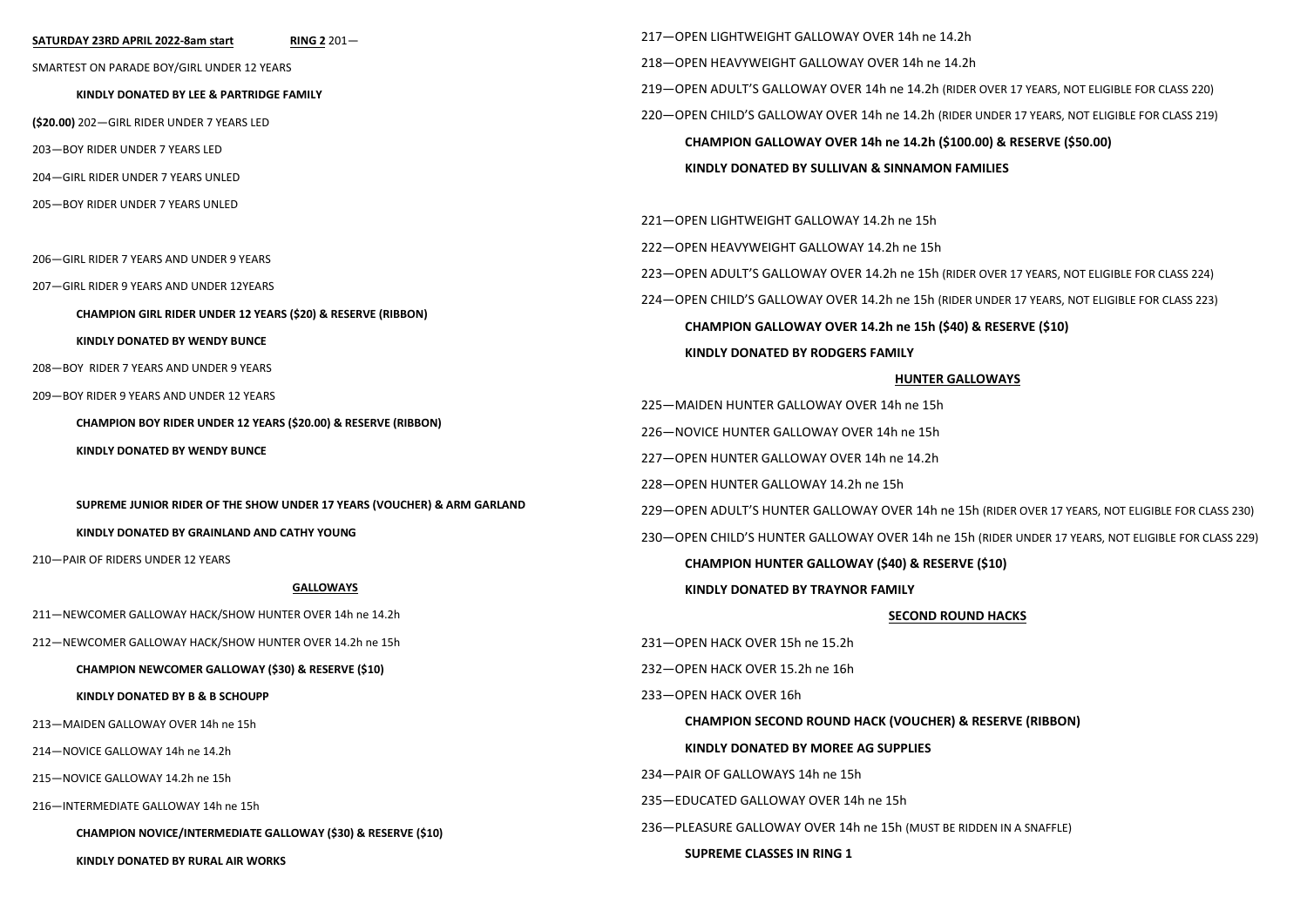| SATURDAY 23rd APRIL 2022-8am start<br><b>RING 3</b>                                                                                                                           | 317-OPEN PONY HACK OVER 12.2h ne 13h                                                            |  |
|-------------------------------------------------------------------------------------------------------------------------------------------------------------------------------|-------------------------------------------------------------------------------------------------|--|
| 301-SMARTEST ON PARADE 12 YEARS AND UNDER 17 YEARS                                                                                                                            | 318-OPEN PONY HACK OVER 13h ne 13.2h                                                            |  |
| KINDLY DONATED BY SULLIVAN'S NEWSAGENCY                                                                                                                                       | 319-OPEN PONY HACK OVER 13.2h ne 14h                                                            |  |
| <b>CHILD RIDER</b><br>302-GIRL RIDER 12 YEARS AND UNDER 15 YEARS<br>303 – GIRL RIDER 15 YEARS AND UNDER 17 YEARS<br>CHAMPION GIRL RIDER 12-17 YEARS (\$20) & RESERVE (RIBBON) | 320 - OPEN ADULT'S PONY HACK OVER 12.2 ne 14h (RIDER OVER 17 YEARS, NOT ELIGIBLE FOR CLASS 321) |  |
|                                                                                                                                                                               | 321-OPEN CHILD'S PONY HACK OVER 12.2h ne 14h (RIDER OVER 17 YEARS, NOT ELIGIBLE FOR CLASS 320)  |  |
|                                                                                                                                                                               |                                                                                                 |  |
|                                                                                                                                                                               | CHAMPION PONY OVER 12.2H ne 14H (\$40.00) RESERVE (\$10.00)                                     |  |
| KINDLY DONATED BY JOHNSTONE'S CONCRETE                                                                                                                                        | KINDLY DONATED BY RURAL AIR WORKS                                                               |  |
| 304-BOY RIDER 12 YEARS AND UNDER 15 YEARS                                                                                                                                     | <b>HUNTER PONIES</b>                                                                            |  |
| 305-BOY RIDER 15 YEARS AND UNDER 17 YEARS                                                                                                                                     | 322-MAIDEN HUNTER PONY ne 14h                                                                   |  |
| CHAMPION BOY RIDER 12-17 YEARS (\$20) & RESERVE (RIBBON)                                                                                                                      | 323-NOVICE HUNTER PONY ne 13h                                                                   |  |
| KINDLY DONATED JOHNSTONE'S CONCRETE                                                                                                                                           | 324-NOVICE HUNTER PONY OVER 13h ne 14h                                                          |  |
| 306-PAIR OF RIDERS 12-17 YEARS                                                                                                                                                | 325-OPEN HUNTER PONY ne 12.2h                                                                   |  |
| <b>PONIES</b>                                                                                                                                                                 | 326-OPEN HUNTER PONY OVER 12.2h ne 13h                                                          |  |
| 307-NEWCOMER PONY HACK/SHOW HUNTER ne 13h<br>308-NEWCOMER PONY HACK/SHOW HUNTER 13h ne 14h<br>CHAMPION NEWCOMER PONY (\$30) & RESERVE (\$10)                                  | 327-OPEN HUNTER PONY OVER 13h ne 13.2h                                                          |  |
|                                                                                                                                                                               | 328-OPEN HUNTER PONY OVER 13.2h ne 14h                                                          |  |
|                                                                                                                                                                               |                                                                                                 |  |
| KINDLY DONATED BY B & B SCHOUPP                                                                                                                                               | 329-OPEN ADULT'S HUNTER PONY ne 14h (RIDER OVER 17 YEARS, NOT ELIGIBLE FOR CLASS 330)           |  |
| 309-MAIDEN PONY ne 14h                                                                                                                                                        | 330 - OPEN CHILD'S HUNTER PONY ne 14h (RIDER UNDER 17 YEARS, NOT ELIGIBLE FOR CLASS 329)        |  |
| 310-NOVICE PONY ne 13h                                                                                                                                                        | CHAMPION HUNTER PONY (\$40) & RESERVE (\$10)                                                    |  |
| 311-NOVICE PONY OVER 13h ne 14h                                                                                                                                               | KINDLY DONATED BY T & FS WOODS                                                                  |  |
| 312-INTERMEDIATE PONY OVER 13h ne 14h                                                                                                                                         | <b>SECOND ROUND GALLOWAYS</b>                                                                   |  |
| CHAMPION NOVICE/INTERMEDIATE PONY (\$30) & RESERVE (\$10)                                                                                                                     | 331-OPEN GALLOWAY OVER 14h ne 14.2h                                                             |  |
| KINDLY DONATED BY T & FS WOODS                                                                                                                                                | 332-OPEN GALLOWAY OVER 14.2h ne 15h                                                             |  |
| 313-OPEN PONY HACK ne 12h                                                                                                                                                     | <b>CHAMPION SECOND ROUND GALLOWAY (VOUCHER) &amp; RESERVE (RIBBON)</b>                          |  |
| 314 – OPEN PONY HACK OVER 12h ne 12.2h                                                                                                                                        |                                                                                                 |  |
| 315 OPEN ADULT'S PONY ne 12.2h (RIDER OVER 17 YEARS, NOT ELIGIBLE FOR CLASS 316)                                                                                              | KINDLY DONATED BY MOREE AG SUPPLIES                                                             |  |
| 316 - OPEN CHILD'S PONY ne 12.2h (RIDER UNDER 17 YEARS, NOT ELIGIBLE FOR CLASS 315)                                                                                           | 333-PAIR OF PONIES ne 14h                                                                       |  |
| CHAMPION PONY HACK ne 12.2h (\$40) & RESERVE (\$10)                                                                                                                           | 334-EDUCATED PONY HACK ne 14h                                                                   |  |
| <b>KINDLY DONATED BY WENDY BRUNCE</b>                                                                                                                                         | 335 - PLEASURE PONY ne 14h (MUST BE RIDDEN IN A SNAFFLE)                                        |  |
|                                                                                                                                                                               | <b>SUPREME CLASSES IN RING 1</b>                                                                |  |